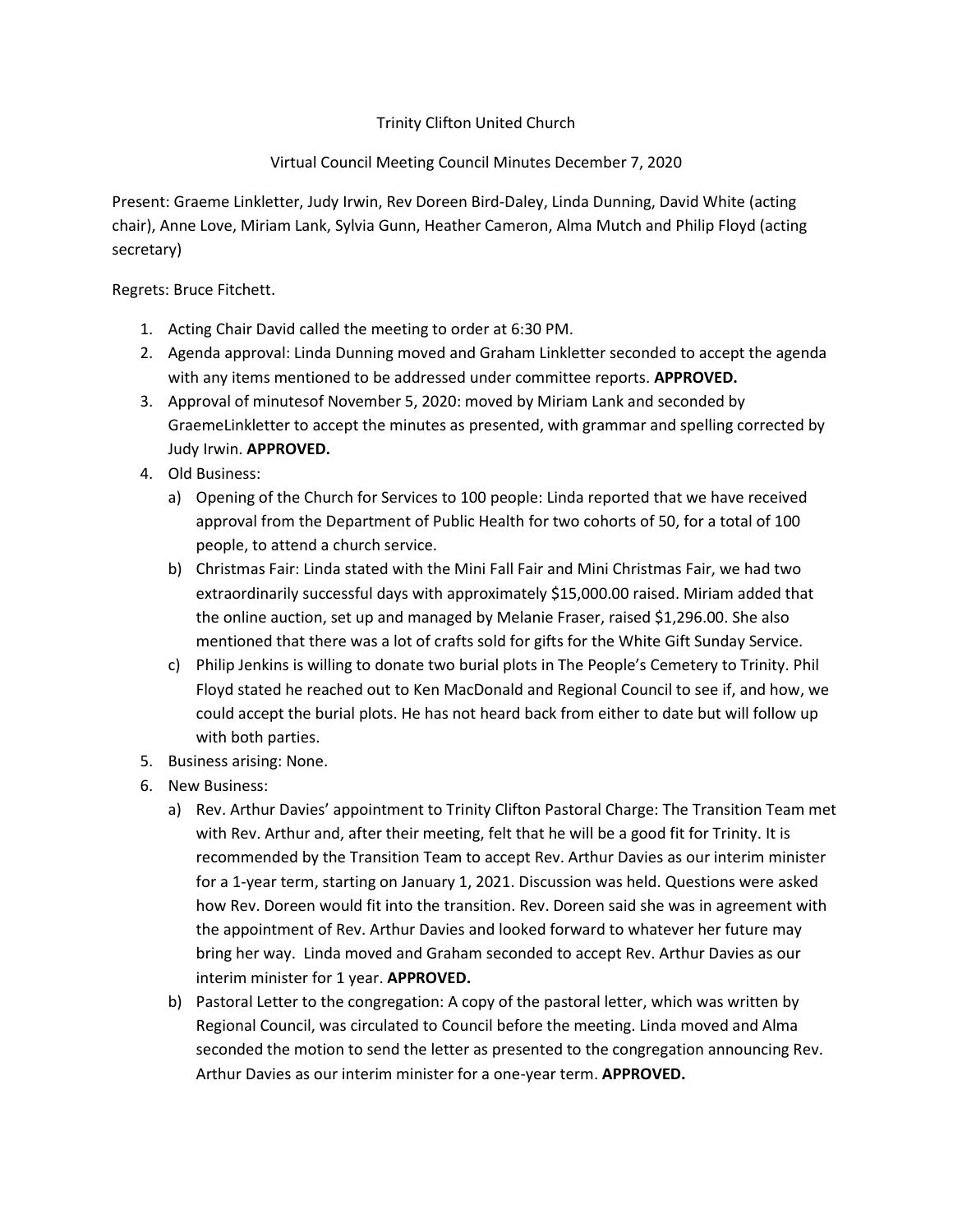- c) World Day of Prayer 2021: A letter from Jeanette Scott was circulatedto Council before the meeting indicating that World Day of Prayer 2021 will be on March 5<sup>th</sup>. It is Trinity's turn to host but, due to Covid19, discussion needs to happen to see how it would work. At this point we have no idea what the pandemic may look like in March and what kind of restrictions may be in place. The WICC (The Women's Inter-Church Council of Canada) has recommended that we do not have various people participate in the service as in other years. Instead, the WICC has prepared a video which could be shown in the sanctuary but also be broadcast by the WICC so that those who are not in attendance at Trinity could view it from home or other location. Sylvia mentioned that the speakers that go with the laptop do not work that well if we are looking to show the video in the Sanctuary. There were speakers donated to Trinity and Sylvia will check with Don to see if they work, and if they do not, then we would need to buy new ones. Judy will go back to Jeanette and they will reach out to the other churches to see what they would like to do regarding the service during this time of a pandemic. Since the service is not until March, we have time to prepare as well as see what restrictions maybe in place at that time.
- d) Judy Profitt donation: David mentioned that Judy Profitt was willing to donate to Trinity in remembrance of her father Wendell Profitt. She had indicated the amount of approximately \$2,000.00. Discussion was held that if the donation was for something specific, then we could install a plaque indicating the donation.
- 7. Committee reports:
	- a) M&P: Miriam Lank stated that the committee has met but nothing to report.
	- b) Property Committee: Graeme mentioned that we had just spent \$3,000.00 on fixing up the manse and then the lessee moved out December 1, 2020 and the manse is now vacant. Graeme says that discussion on a long-term strategy for the manse needs to take place. Graeme reported that, prior to the meeting, he had circulated to the Council a proposal received from Andy Gagnon, our full-time custodian, concerning the use of the Manse. Andy's proposal is to move from a motel in Stratford into the manse for a reasonable rent, close to what he is paying now, of approximately \$700.00 per month. He would provide security by living there and, as well, he would clean and provide his labor for free, to complete work in the manse. Graeme suggested a rent of approximately \$500.00 to \$600.00, and with the work to be done his labor would be worth \$6000.00 over the next 6 months. We would rent the manse to him for 6 months and then monthly after that in case we were able to find a full-time tenant. Graeme moved and Miriam seconded to accept Andy's proposal for the manse. **APPROVED.** Graeme also mentioned that if anyone watched the Facebook service the last couple of weeks, we would have noticed that the audio was 5 to 8 seconds behind the video. Don explained to him that the new computer purchased in April of this year is not compatible and a new one needs to be purchased. Graeme moved and Heather seconded that a new, compatible computer be purchased. **APPROVED.** Discussion was held and someone mentioned that perhaps Judy Profitt would donate the funds for this new computer and speakers if required.
	- **c)** Worship Committee: Linda stated that with the new two-week Covid19 restrictions (termed a Circuit Breaker) limiting us to 10 people in a service, we would only be allowed to have 6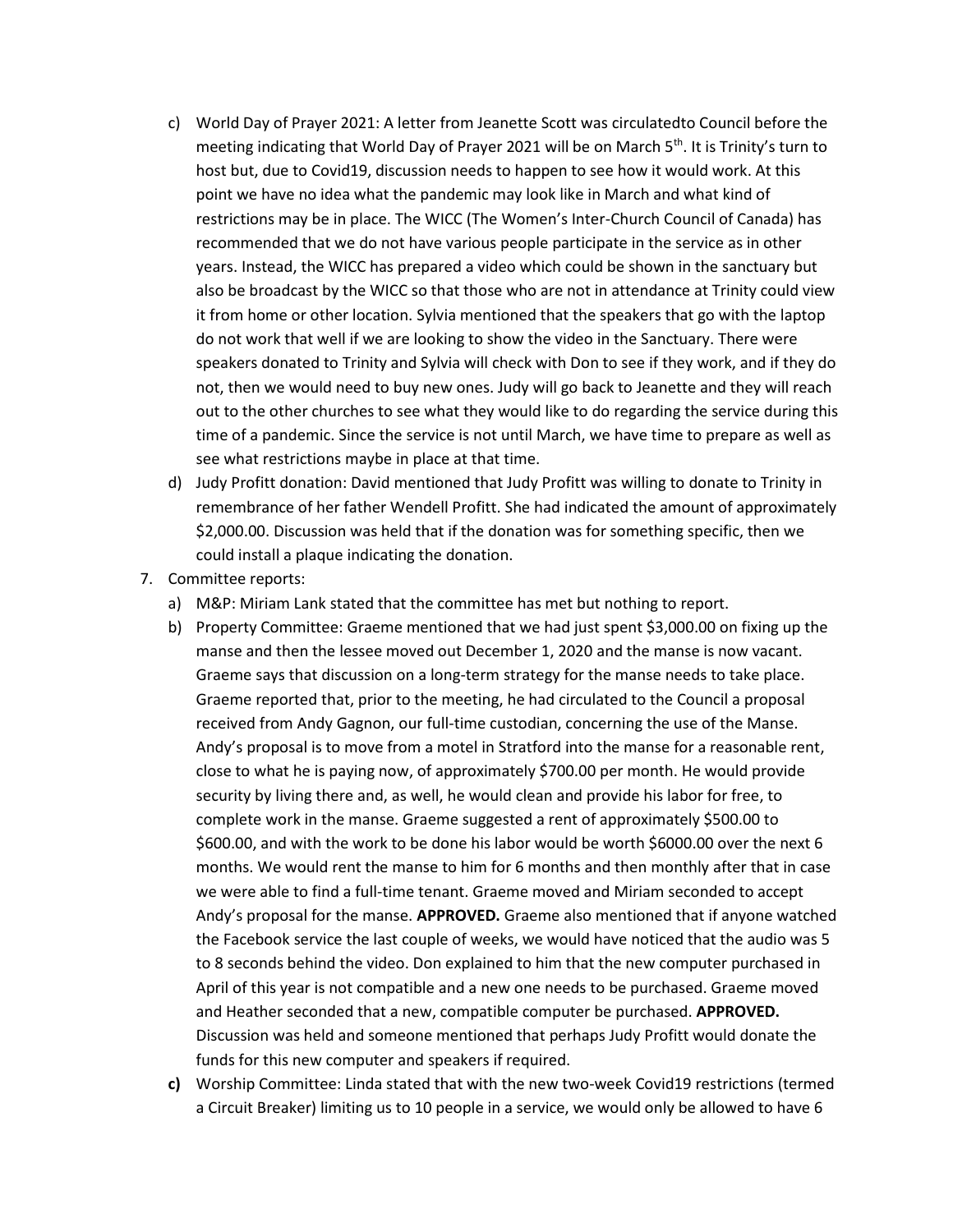people in the seats with 4 ushers. It was discussed and agreed that we would not have any in person services for the next two weeks. **AGREED.** As far as Christmas Eve we will wait to see if the restrictions will be lifted on December 21<sup>st</sup>, when the current restrictions are to be reviewed. Also, we will be looking at whether we will have one or two Christmas Eve Services.

- d) Finance Committee: David said he circulated the October financials and will send out November's as soon as they are ready. Discussion was held around sending out a financial update and it was agreed we would. David also mentioned he is working on the 2021 budget, and as far as expenses go, he would most likely use the same figures as 2020. Salary will be based on Rev. Arthur's salary and retaining the salary in the budget for the Christian Development part-time person, whom we hope to be able to put in place in 2021.
- e) Pastoral Care: Anne mentioned that Mark and Sandra Richardson were putting together 72 gift baskets for delivery. They will be abiding by the Department of Public Health and the guidelines for Senior's Homes as to how to deliver these baskets.
- f) Christian Development Committee: Alma mentioned she purchased a book for the library about a gay man fighting for equality.
- g) Outreach Committee: committee met and approved grants as per the budget for 2020. Gift cards were delivered in November to Fitzroy Centre, Upper Room Ministry, and the Salvation Army to help with their hampers. The gift cards for the Salvation Army will be delivered with the White Gift gifts. The Turkey dinner usually provided for the Prince Street School will not happen this year due to Covid19. Sylvia said they discussed this with the school, and they came up with a pizza party for the students instead of the turkey dinner. The cost will be much lower than the turkey dinner. It was mentioned that, due to giving extra help this year, the Benevolent fund was down to approximately \$1,300.00. Rev. Doreen says she will mention this in her service, as we would normally hand out Benevolent envelopes at the Communion Service. Sylvia reported that she has spoken to Mary Cowper-Smith in relation to the request about the young refugee who came to PEI in 2019. Trinity donated \$500.00 towards his mother's operation as did all the other churches, so he was able to raise the sufficient funds for the operation. His mother had her operation, it was a success, and she is now home recovering. A good news story for sure. Sylvia also mentioned we received thank you cards from UPEI food bank, Fitzroy Centre as well as the Prince Street School for our support of their breakfast program.
- h) Stewardship Committee: No report.
- i) Trustees: No report as they have not meet.
- j) Nomination Committee: No Report.
- k) AD-Hoc: No Report.
- 8. Other Representatives to Council:
	- a) UCW: Judy stated there was really nothing beyond the World Day of Prayer. She mentioned that there was no AGM and Luncheon this year, usually held in the beginning of December. She reached out any only a few were interested in meeting, most being fearful of Covid19.
	- b) Clifton: No report.